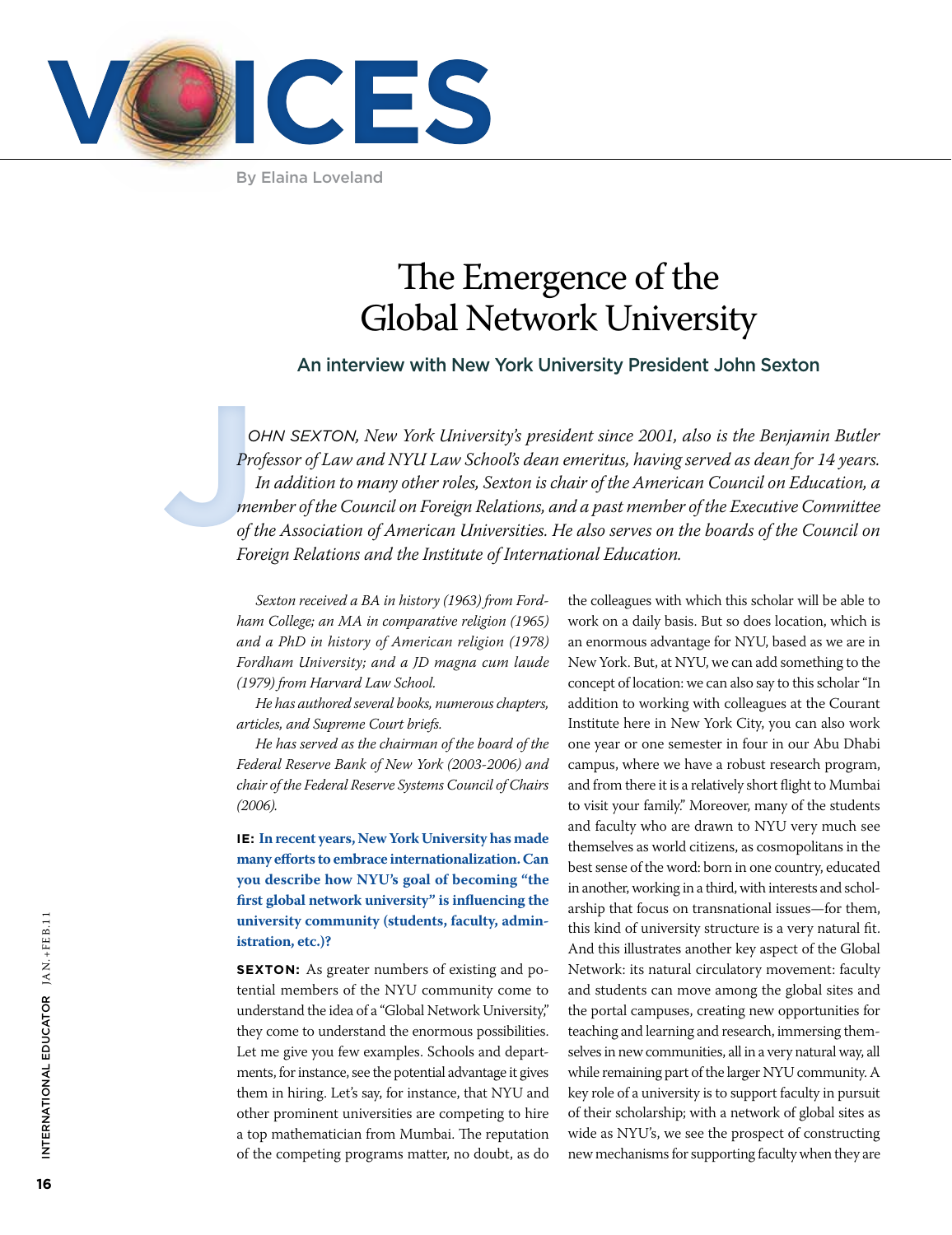

New York University President John Sexton

conducting research abroad. And students understand that study away isn't some type of semester-long holi day: that it is an integral part of NYU, and an integral part of their education.

## **IE: How does New York University's global expan sion fit within its mission? How did these major internationalization efforts get underway?**

**SEX TON:** Albert Gallatin and his colleagues envi sioned a very different kind of university in establishing NYU. Our university was not meant to serve only the elites, as other colleges were at the time, nor to be a cloistered enclave in a pastoral setting. It was explicitly intended to be "in and of the city," and it has always abided by that founding idea. Over time, of course, New York City has changed; it has become arguably the most international of cities, and the world's capital. In its public schools are taught children from virtually every country on earth; it stitches together neighborhoods in which people from any corner of the earth would find the sights, the tastes, the language of their homeland. And, as New York has become more international really, the first great experiment in cosmopolitanism,

©NYU Photo Bureau: Madere

**DINYU PHOTO BUREAU: MADERE** 

in creating the world in miniature in a city—so has NYU become more global in its outlook. Initially, it had the effect of making NYU more attractive to interna tional students. Over time, it has caused us to think of NYU as not only "in and of the city," but also "in and of the world."

**IE: The emergence of branch campuses has been a trend in the last several years. Tisch Asia was the first NYU campus to open outside of New York City. Why did NYU choose to focus on the arts as the first kind of degrees to offer outside of New York City, and why Singapore?** 

**SEX TON:** The Global Network Univer sity, as we conceive it now, is something that developed over time. NYU has had a global orientation for a considerable time—we recently celebrated the 50th anniversary of one of our global sites in Europe. The point that we have gotten to now—with a second portal campus (NYU in New York, and NYU in Abu Dhabi) and 12 other sites, plus the pos -

sibility of a third portal campus in Asia and two new emerging global study sites (in Washington, D.C. (our first in the United States outside New York) and Australia (which means we will have sites on all the continents save Antarctica)—took years. At this junc ture, our global efforts tend to be organized on the university level, taking account of the interests of our faculty and our students. Prior, many of the initiatives were organized on the school level, and the Singapore program was conceived at the school level—the Tisch School of the Arts saw a desire for the superb train ing it provides in the cinematic and performing arts in Asia, and created the program. Tisch Asia helped those of us at the university level think through what this kind of program might mean for the university.

#### **IE: NYU Abu Dhabi opened in September 2010. How is this campus different from earlier branch campuses?**

**SEX TON**: It is important to distinguish between different program typologies. We have Global Study Away Centers, such as Florence or Accra, Ghana here our students travel from a portal campus (NYU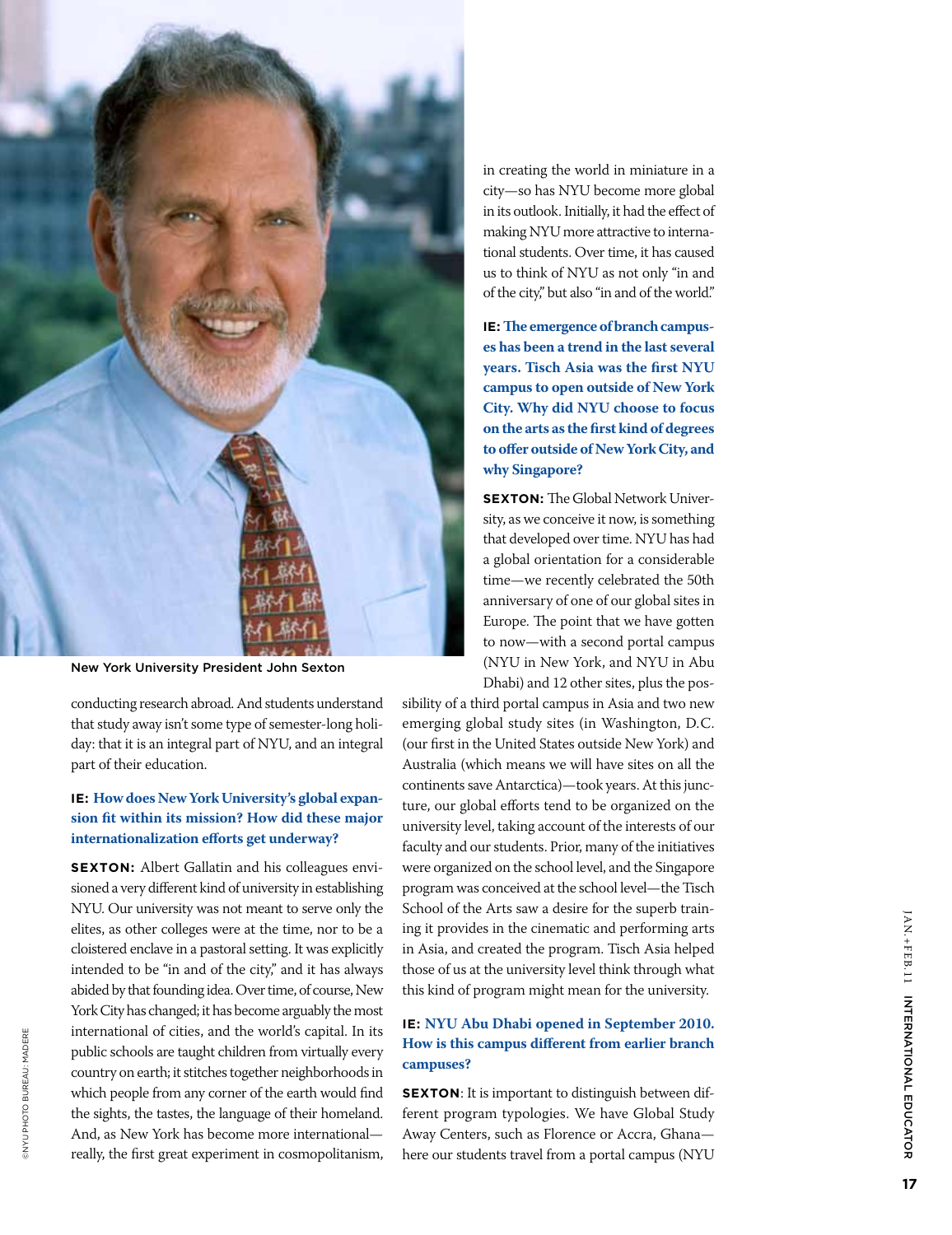**What has changed most is the expectations the students will encounter when they leave the university to pursue a career—will they be prepared to be citizens in a multi-polar world? Will they be able to lead in situations where the problems are complex and transnational? Will they have skills to be able to deal with diversity on a daily basis, given the miniaturization of the world in which we live?** 

in NY or NYU Abu Dhabi) and study for a semester or a year as part of their pursuit of their degree. We provide the classroom facilities and the student support and arrange for housing. We are also looking at these Global Study Away Centers to see how they might also be loci for faculty research, and the academic areas in which they might specialize. But no degrees are awarded there. Then there are branch campuses, such as TischAsia—these campuses offer degrees, but in confined disciplinary areas, such as filmmaking. The portal campuses—of which there are currently two, NYU in NY and NYU Abu Dhabi—are comprehensive, liberal arts, research university campuses. When fully realized, NYU Abu Dhabi will offer—as NYU in New York does now—undergraduate degrees in a wide range of majors, as well as graduate degrees. We have already started a robust research program in Abu Dhabi.

**IE: In addition to having campuses outside of New York City, NYU also has several joint programs with foreign institutions, such a program for MBA students with the London School of Business and a master of laws (LLM) program with the National University of Singapore. How do joint programs like these benefit students? Are other similar programs planned?** 

**SEXTON:** I don't have any plans that I can share at this moment. But these joint programs stem from the same fundamental set of understandings that for the foundation of the Global Network University idea: that we need to move beyond a conception of a university that insists on only delivering its education or conducting its research in its home city of origin; that enormous scholarly talent exists outside the United

States, and we risk damaging ourselves if we don't engage that talent in deep ways; that there is a flow of talent in the world, and we should immerse ourselves in that flow; and that while we are still in the era where U.S. higher education represents the "gold standard," we should be mindful that other nations are mounting challenges and recognize how much this system has propelled the United States' success and prosperity, and we should be careful about assuming that not changing the system that has brought us this far will be a successful strategy for the future.

## **IE: How does NYU get its faculty, whether they are teaching in New York City, or abroad, to infuse an international perspective into what and how they teach?**

**SEXTON:** It's not really a matter of getting our faculty to do it. Because New York City is a world capital, because the people who are drawn to it tend to be interested in global issues as much as local issues, those global interests and relationships and collaborations are already in place. We have literally hundreds of faculty affiliated with one or another of our global sites because of their academic interests, and their participation helps inform our thinking and keep quality high. Particularly now, as the contours of the Global Network University emerge so clearly, the faculty—and for that matter, the students—who come to NYU self-select to be part of a university that embraces this kind of circulatory talent flow. The university's responsibility, then, is to create new opportunities for research, for collaboration, and for teaching-and-learning, so that the advantages of an education or a research effort that is global in scope are that much evident and accessible.

## **IE: NYU has several international study sites, and recently added a tenth site in Tel Aviv. How do NYU's international study sites differ from other study abroad programs?**

**SEXTON:** NYU's Study Away program is fully a program of the university—a student can register for classes in, say, Shanghai, just as he or she would in Washington Square. We have faculty involvement to ensure quality. We design the programs so that students continue to make academic progress; we even have opportunities for students to study science; this is important—those following a pre-med track, for instance, have historically tended to be locked out of study abroad programs.

## **IE: NYU recently broke ground in September on its first "study away" center in the United States in Washington, D.C. How is studying away from New York City, even domestically, valuable to students?**

**SEXTON:** You have to go back to the idea of the network, and the circulation within the network. First of all, we have a top-ranked politics department at NYU, and an outstanding school of public service—we already have scholars with research interests in Washington. We have students who are interested in internships with the federal government and elected officials, and who are pursuing studies in politics, economics, and journalism. So, as in the cases of the other sites, it starts with interest on the part of faculty and student. But while it might seem a "domestic" program for U.S. students studying at our Washington Square campus, it is not a "domestic" program for students studying at our Abu Dhabi campus. Imagine the opportunity we offer a student interested in politics: to study political systems in the United States in Washington